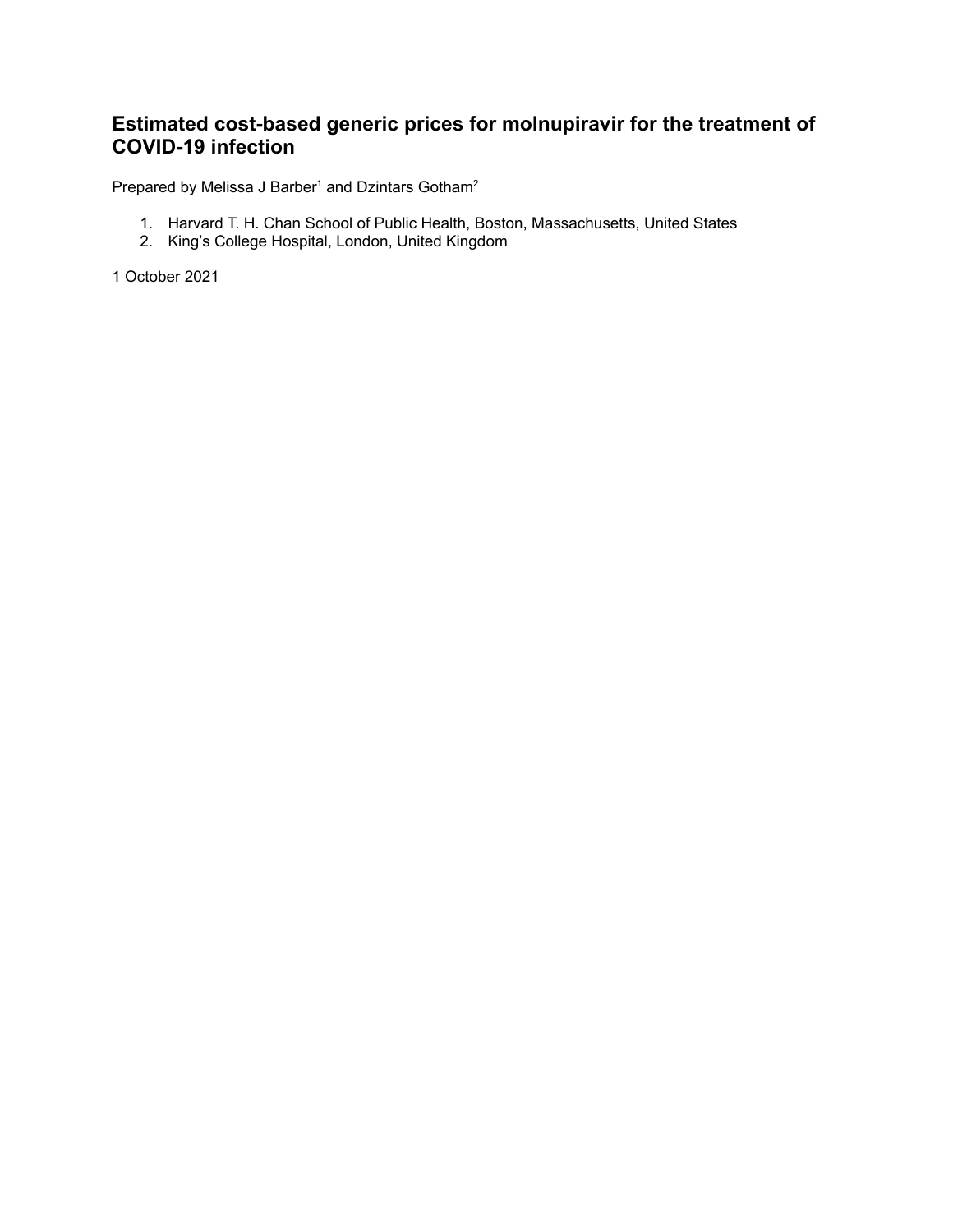## **Methodology**

The method for calculating the cost of production follows the algorithm developed in an earlier analysis. 1

A figure outlining the estimation formula for a solid oral dosage form medicine is copied below.



In order to identify shipments of active pharmaceutical ingredient (API), a proprietary export/import database (Panjiva) was searched for the word 'molnupiravir' in the shipment description, for dates between 2016 and the most recent date available, including shipments 1) exported from India to any destination and 2) imported from any source by the United States, Mexico, Costa Rica, Panama, Bolivia, Brazil, Chile, Colombia, Ecuador, Paraguay, Peru, Uruguay, Venezuela, China, India, Indonesia, Pakistan, Sri Lanka, and the Philippines.

<sup>1</sup> Hill AM, Barber MJ, Gotham D. Estimated costs of production and potential prices for the WHO Essential Medicines List. *BMJ Global Health* 2018; **3**: e000571. <https://gh.bmj.com/content/bmjgh/3/1/e000571.full.pdf>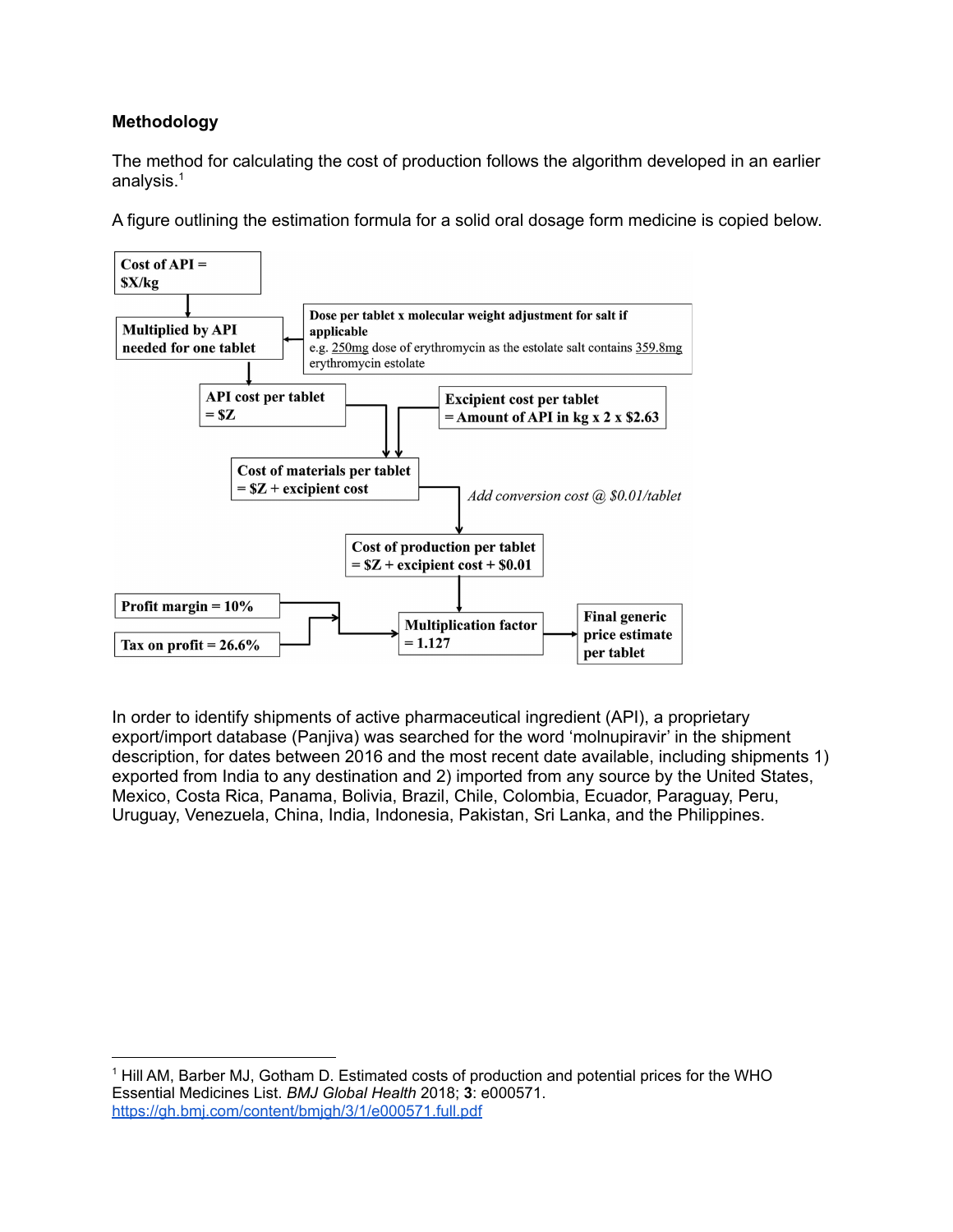## **Results**

After data cleaning,<sup>2</sup> twelve viable lines of data (i.e. individual shipments) were identified, listed below.

| Export/I<br>mport | <b>Shipment</b><br>date | <b>Item</b><br><b>Quantity</b><br>(KG) | <b>Shipper</b>             | <b>Shipment</b><br>origin | Port of<br><b>Unlading</b> | Value of goods<br>for whole<br>shipment<br>(USD) |
|-------------------|-------------------------|----------------------------------------|----------------------------|---------------------------|----------------------------|--------------------------------------------------|
| Export            | 2021-07-31              | $\mathbf{1}$                           | Optimus Drugs Private Ltd. | India/<br>Hyderabad       | <b>Dhaka</b>               | 1432.02                                          |
|                   |                         |                                        | Maithri Laboratories (P)   | India/                    |                            |                                                  |
| Export            | 2021-07-29              | 5                                      | Ltd.                       | Jinnaram                  | Istanbul                   | 20000                                            |
|                   |                         |                                        |                            | India/                    |                            |                                                  |
| Export            | 2021-07-14              | 10 <sup>1</sup>                        | Optimus Drugs Private Ltd. | Hyderabad                 | Cairo                      | 14919.82                                         |
|                   |                         |                                        |                            | India/                    |                            |                                                  |
| Export            | 2021-07-14              | 5                                      | Optimus Drugs Private Ltd. | Hyderabad                 | Istanbul                   | 4665.29                                          |
| Export            | 2021-07-02              | 12 <sup>2</sup>                        | Optimus Drugs Private Ltd. | India/<br>Hyderabad       | Cairo                      | 8905.5                                           |
|                   |                         |                                        |                            | India/                    |                            |                                                  |
| Export            | 2021-07-02              | 5                                      | Optimus Drugs Private Ltd. | Hyderabad                 | Cairo                      | 9926.98                                          |
|                   |                         |                                        |                            | India/                    | Ho Chi Minh                |                                                  |
| Export            | 2021-07-01              | 7                                      | Optimus Drugs Private Ltd. | Hyderabad                 | City                       | 10127.81                                         |
|                   |                         |                                        |                            | India/                    |                            |                                                  |
| Export            | 2021-06-30              | $\overline{2}$                         | Optimus Drugs Private Ltd. | Hyderabad                 | Dhaka                      | 5927.11                                          |
|                   | 2021-06-23              | $\overline{2}$                         |                            | India/                    |                            | 8033.22                                          |
| Export            |                         |                                        | Optimus Drugs Private Ltd. | Hyderabad<br>India/       |                            |                                                  |
| Export            | 2021-06-21              | 4                                      | Honour Lab Ltd.            | Hyderabad                 | Istanbul                   | 9898.79                                          |
|                   |                         |                                        | Shanghai Agrotree          |                           |                            |                                                  |
| Import            | 2021-07-06              | 20                                     | Chemical Co., Ltd.         | China                     | Luque (PY)                 | 36309                                            |
| Import            | 2021-05-27              | 10                                     | Hengxin Pharma Co., Ltd.   | China                     | Lugue (PY)                 | 49270                                            |
|                   |                         |                                        |                            |                           |                            |                                                  |

<sup>&</sup>lt;sup>2</sup> See Appendix of Hill et al. 2018 for details on approach to data cleaning, available here: [https://gh.bmj.com/content/bmjgh/3/1/e000571/DC1/embed/inline-supplementary-material-1.pdf?downloa](https://gh.bmj.com/content/bmjgh/3/1/e000571/DC1/embed/inline-supplementary-material-1.pdf?download=true) [d=true](https://gh.bmj.com/content/bmjgh/3/1/e000571/DC1/embed/inline-supplementary-material-1.pdf?download=true)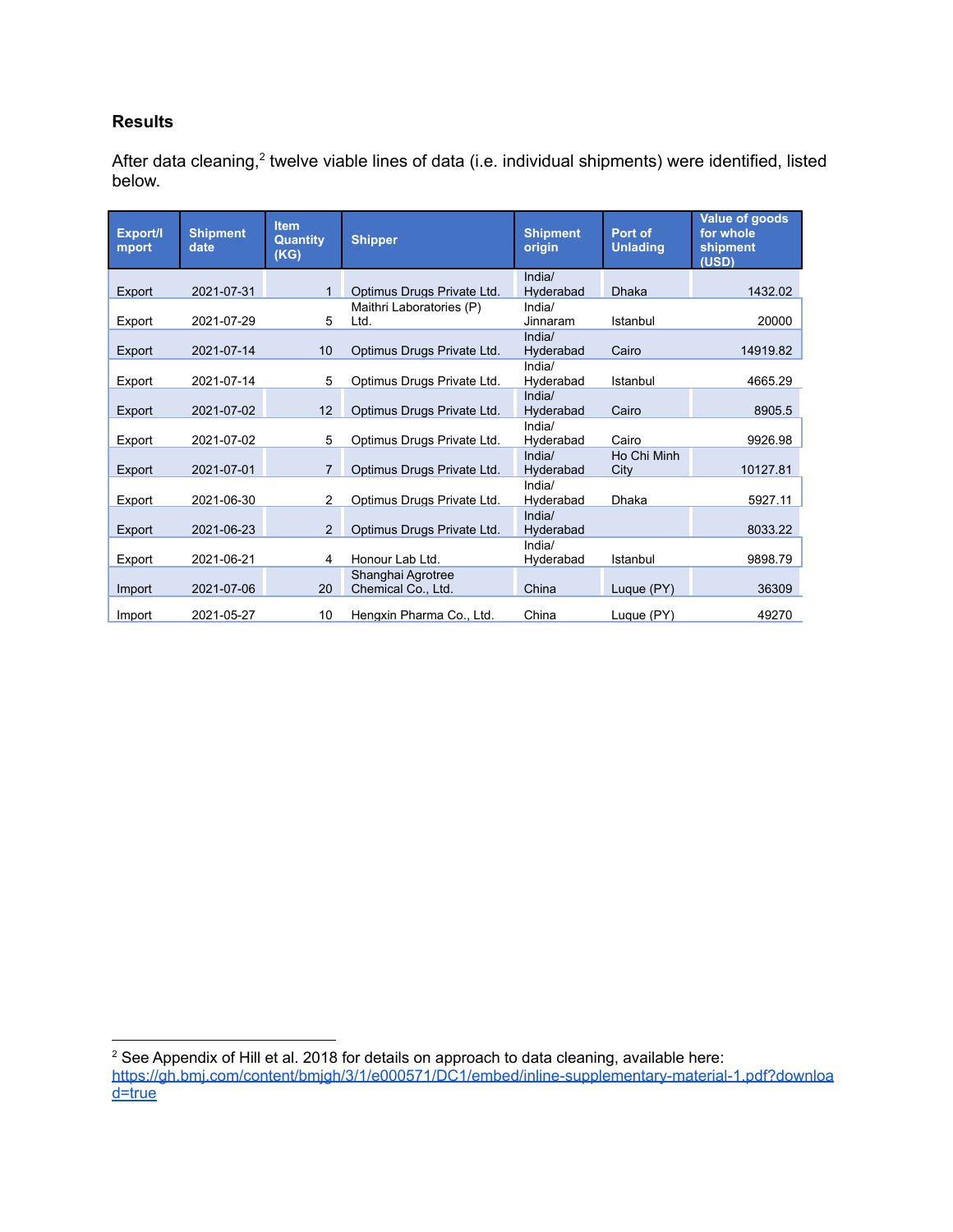From these data, the weighted<sup>3</sup> mean market price for molnupiravir active pharmaceutical ingredient (API) was US\$2,162/kg.

We assumed a treatment regimen of four 200 mg molnupiravir capsules twice daily for 5 days.

Using the weighted mean market price for molnupiravir with the costing algorithm described in the methodology, we estimate that the cost of production for molnupiravir capsules is US\$1.74 per unit, or US\$17.74 per 5-day regimen.

Adding an allowance for 10% profit margin and taxes in India, we arrive at an estimated sustainable generic price of US\$1.96 per capsule or US\$19.99 per 5-day regimen.

| Cost of production – single 200 mg molnupiravir                                                       |         |  |  |
|-------------------------------------------------------------------------------------------------------|---------|--|--|
| capsule                                                                                               |         |  |  |
| Cost of production $-5$ -day treatment course                                                         | \$17.74 |  |  |
| Estimated sustainable generic price per treatment<br>course (cost of production + 10% profit margin + |         |  |  |
| allowance for 27% tax on profits)                                                                     |         |  |  |

An April 2021 analysis of the industrial synthesis of molnupiravir, by Ahlqvist et al at the Massachusetts Institute of Technology (MIT), independently estimated the cost of production for the active ingredient. Ahlqvist et al estimated that, starting from raw materials and using an optimized synthetic process, molnupiravir active ingredient would cost US\$427-799/kg to manufacture. 4

Assuming Ahlqvist et al estimated for optimized production:

|                                                                                         | With 75% solvent<br>recycling | Without 75%<br>solvent recycling |
|-----------------------------------------------------------------------------------------|-------------------------------|----------------------------------|
| Cost of production $-$ single 200 mg                                                    |                               |                                  |
| molnupiravir capsule                                                                    | \$0.10                        | \$0.17                           |
| Cost of production $-5$ -day treatment course                                           |                               |                                  |
|                                                                                         | \$3.86                        | \$6.84                           |
| Estimated sustainable generic price per<br>treatment course (cost of production $+10\%$ |                               |                                  |
| profit margin + allowance for 27% tax on<br>profits)                                    | \$4.35                        |                                  |

<https://www.ncbi.nlm.nih.gov/pmc/articles/PMC8153789/>

<sup>&</sup>lt;sup>3</sup> Weighted by kilograms in each shipment.

<sup>4</sup> See page 3 of supplementary information, Ahlqvist et al. "Progress Towards a Large-Scale Synthesis of Molnupiravir (MK-4482, EIDD 2801) from Cytidine".